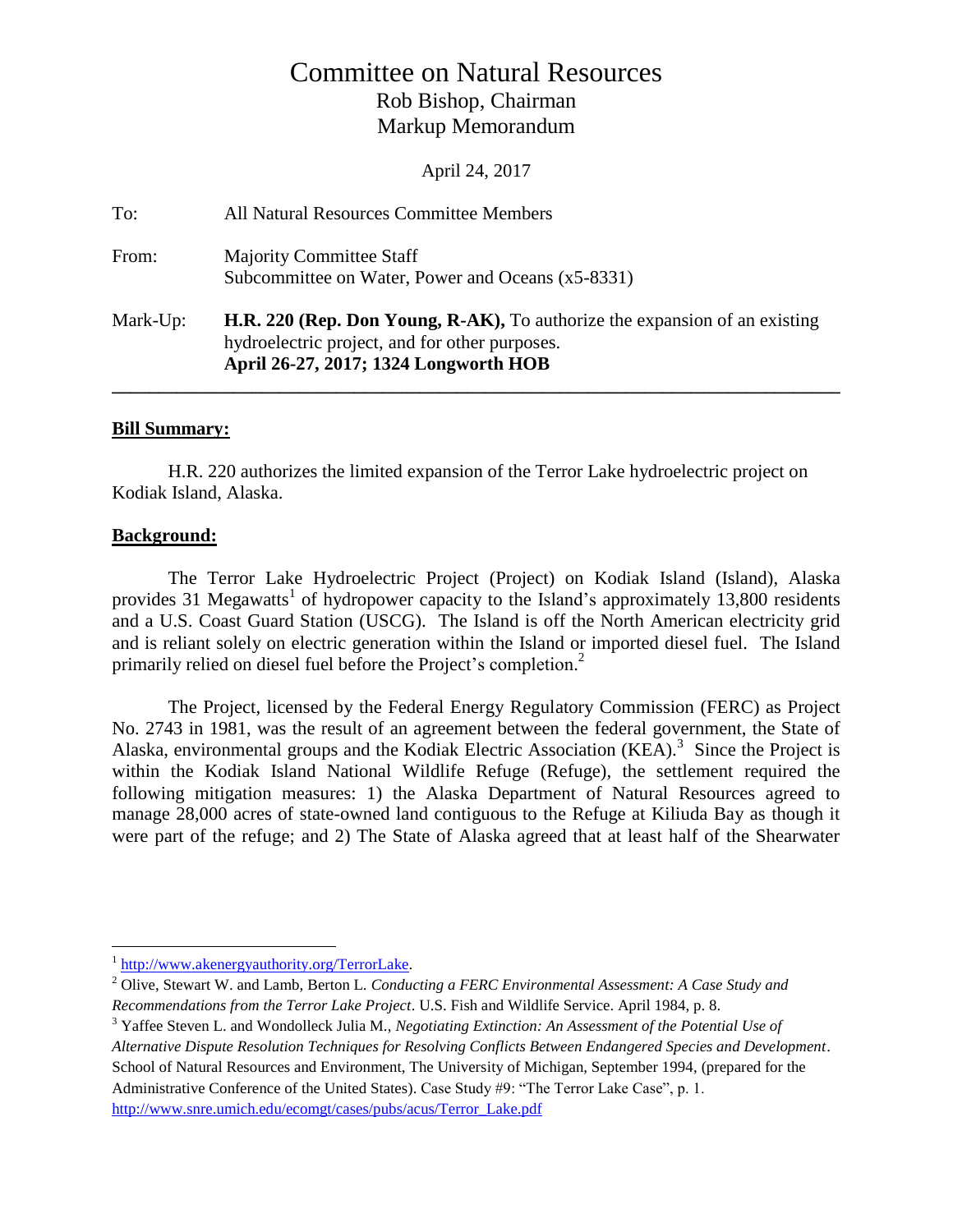Peninsula would be designated as wildlife habitat where grazing would be prohibited.<sup>4</sup> The Refuge currently comprises  $82.6\%$  of the Island.<sup>5</sup>

The KEA, a rural electric cooperative, owns and operates the Project. Almost 99.7% of KEA's energy sources are renewable and consist of wind energy and hydropower produced at Terror Lake with the remaining 0.3% consisting of diesel generation.<sup>6</sup> One of KEA's largest customers is the Island's USCG Base, which includes Air Station Kodiak, USCG Cutter Spar and the USCG Cutter Alex Haley.<sup>7</sup> Due to the harsh environment in Alaska and the importance of offshore activities to the local economy, these USCG activities are essential not only to the Island's residents but to activities in the Bering Sea and the Gulf of Alaska.

In light of the Island's growing electricity demand, KEA will be unable to meet the needs of the residents without acquiring additional energy resources. KEA believes that the increased generation capacity must come in the form of either an expansion of the Terror Lake Hydroelectric Project or increased diesel fuel imports.<sup>8</sup> As a result, the utility seeks to expand the Project. The proposed expansion would divert a small portion of flows in the Upper Hidden Basin into Terror Lake via a 1.2 mile underground tunnel (see Map 1 below). This diversion would increase the water resources at Terror Lake by 25%, resulting in an additional 33,000 Megawatt-hours (MWh) of generation each year and totaling an estimated output of the Project of approximately 168 million MWh annually.<sup>9</sup> According to KEA estimates, if the expansion of Terror Lake is not approved, the diesel generation required for heat alone will result in an annual release of 140 tons of  $\overline{NO_x}$  and 6,500 tons of greenhouse gases into the atmosphere.<sup>10</sup>

KEA plans to use up to twenty acres of land on the Refuge to accommodate the construction of the needed tunnel and remediation site. H.R. 220 allows KEA to use not more than twenty acres of federal land within the Refuge for the proposed expansion. The legislation specifically requires the expansion to be subject to appropriate terms and conditions under the Federal Power Act. This would allow the U.S. Fish and Wildlife Service (USFWS) to impose

 $\overline{a}$ 

<sup>&</sup>lt;sup>4</sup> "The Terror Lake Case", p. 5.

<sup>&</sup>lt;sup>5</sup> [https://www.fws.gov/refuge/Kodiak/about.html;](https://www.fws.gov/refuge/Kodiak/about.html) [http://www.kodiak.org/kodiak\\_island\\_detailed\\_geography.](http://www.kodiak.org/kodiak_island_detailed_geography)

Percentage determined as 1.9MM acres of refuge out of 2.3 MM acres total land comprising Kodiak Island. <sup>6</sup> [http://www.kodiakelectric.com/generation.html.](http://www.kodiakelectric.com/generation.html)

<sup>&</sup>lt;sup>7</sup> <https://www.uscg.mil/BaseKodiak/default.asp> (See "Team Kodiak" tab).

<sup>&</sup>lt;sup>8</sup> As KEA explained in its FERC amendment application, the stability and reliability that will be provided by the Upper Hidden Basin Diversion cannot be met by additional variable renewable resources: KEA is already pushing the technologic edge for wind energy penetration on its isolated micro-grid with battery and flywheel energy storage system integration, and cannot practically engineer any more wind energy additions to its system. The stable integration of all variable energy forms . . . on KEA's isolated micro-grid has reached its maximum under KEA's current conditions. Application for Non-Capacity Amendment to License, Preliminary Draft Environmental Assessment § 2.2.2. [https://elibrary.ferc.gov/idmws/common/opennat.asp?fileID=14258904.](https://elibrary.ferc.gov/idmws/common/opennat.asp?fileID=14258904) <sup>9</sup> Application for Non-Capacity Amendment to License, Exhibit B.

[https://elibrary.ferc.gov/idmws/common/opennat.asp?fileID=14258904.](https://elibrary.ferc.gov/idmws/common/opennat.asp?fileID=14258904)

<sup>&</sup>lt;sup>10</sup> Alaska Dept. of Environmental Quality, Kodiak Generating Station Title V Air Quality Operating Permit No. AQ0211TVP03, Condition 10.3.b for Emission Units 2C and 3C.

<http://dec.alaska.gov/Applications/Air/airtoolsweb/AirPermitsApprovalsAndPublicNotices> .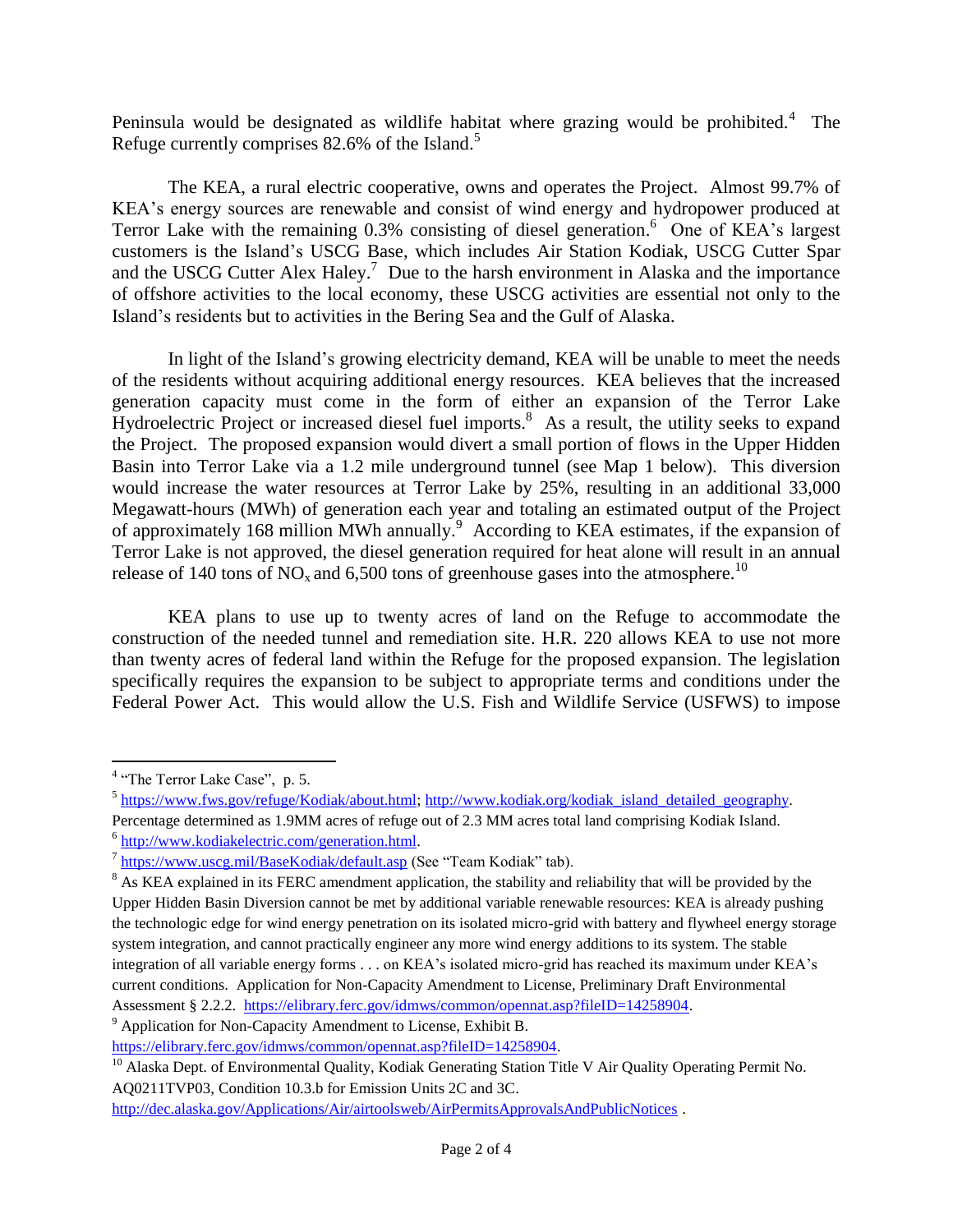what's commonly referred to as "mandatory conditions" under Section 4(e) of the Federal Power Act as a way for the federal agency to order mitigation.

On March 8, 2017, FERC and the USFWS entered into a Memorandum of Understanding (MOU), which designated FERC as the lead agency for preparing an environmental assessment (EA) for the Terror Lake expansion $11$ . The MOU will reduce some duplication in the permitting processes.

Due to the short construction season in Alaska, proponents want to start construction soon. At the recent Water, Power and Oceans Subcommittee



legislative hearing on this bill, Mr. Darron Scott, President & CEO of KEA, testified that "Due to climbing interest rates, inflation on the project and lost production, it is estimated that a one-year delay will cost our cooperative and community approximately \$11 million. This is a very challenging cost increase for any small community like Kodiak to bear… The common sense solution envisioned in H.R. 220 would allow this vitally important project to move forward, on schedule—and without evading any environmental review and protections."<sup>12</sup> H.R. 220 seeks to expedite the expansion in light of rising costs and a limited construction season. Of the projected \$11 million in additional project costs associated with a one-year delay, the costs of future supplemental diesel generation that will be required to meet electricity demand account for \$1.3 million.<sup>13</sup> All of these costs would be borne by the Island's ratepayers, including the U.S. Coast Guard.

 $\overline{a}$ <sup>11</sup> "Memorandum of Understanding between the Federal Energy Regulatory Commission and the U.S. Fish and Wildlife Service on National Environmental Policy Act (NEPA) Document Preparation Terror Lake Hydroelectric Project (FERC No. 2743-079)". Signed by FERC on March 2, 2017 and USFWS on March 8, 2017.

<sup>&</sup>lt;sup>12</sup> Submitted testimony of Mr. Darron Scott, President & CEO, Kodiak Electric Association, Inc. to the Subcommittee on Water, Power and Oceans, 115<sup>th</sup> Congress, Legislative Hearing on H.R. 220 "To authorize the expansion of an existing hydroelectric project, and for other purposes," April 4, 2017, p. 5.

 $13$  KEA estimates that 600,000 gallons of diesel would be required annually to produce the electricity that will be provided by the Upper Hidden Basin Diversion. Although the price of diesel fuel is volatile and KEA's contract price is tied to the Oil Price Information Service, its most recent delivery of diesel fuel (in January 2017) was invoiced at \$2.26/gallon.